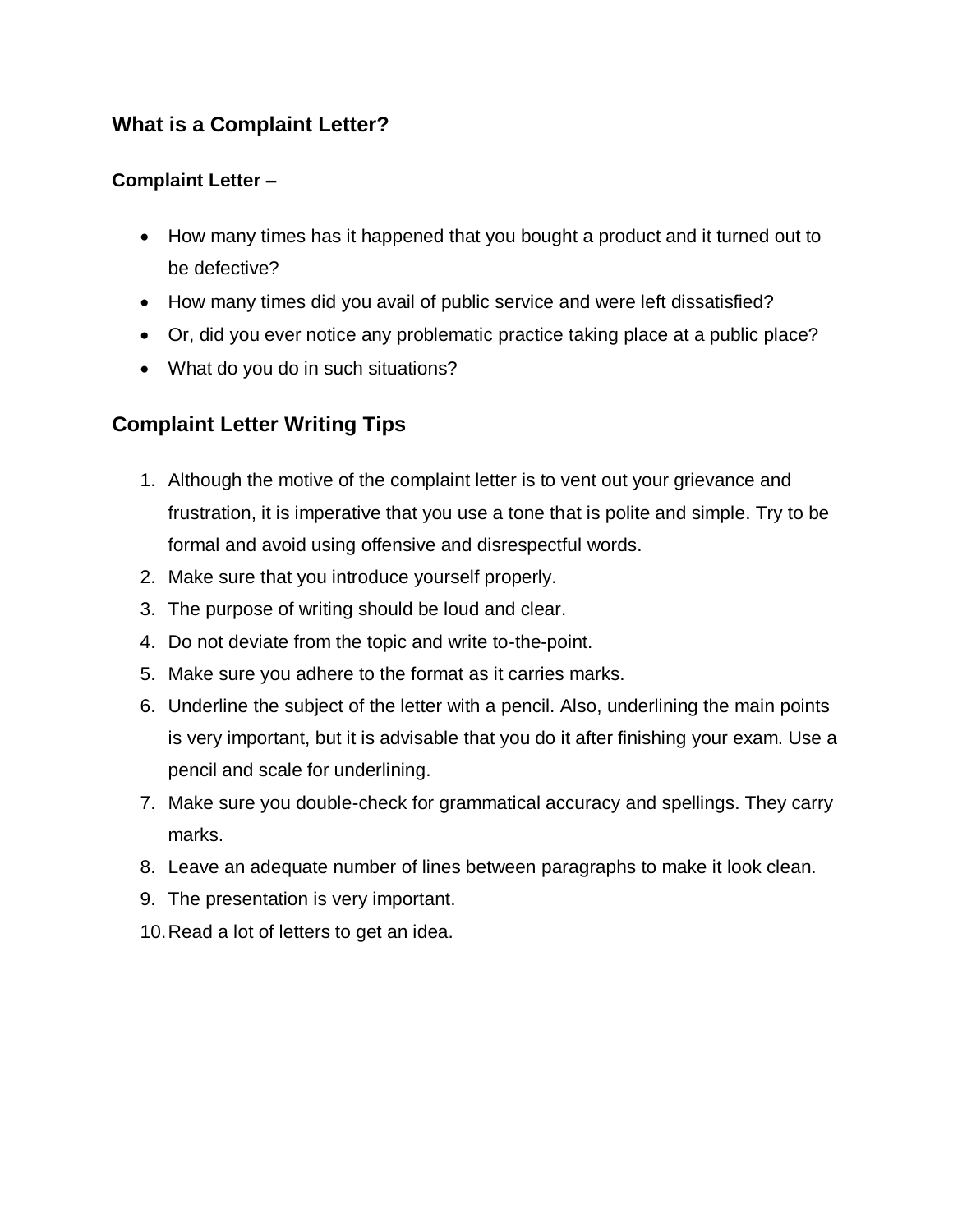### **IELTS Complaint Letter Structure & Vocabulary**

#### **Reason for writing:**

- I am writing in order to complain about
- I am writing to complain about
- I am writing regarding
- I am writing to express my dissatisfaction with

#### **Introducing the complaint:**

- Topic sentence stating the positive point. + However, + problem….Example:*We thoroughly enjoyed the first week of the holiday. However, after that we experienced a number of problems.*
- I am (extremely) dissatified / dissapointed with the service / goods that I received / bought because

#### **First complaint:**

- Firstly
- First of all
- The first problem is / was
- My first complaint is
- My first concern is
- The first thing I would like to draw your attention to is

#### **Further complaints:**

- Secondly
- Also
- In addition
- In addition to this
- Added to this
- …… is / was also unsatisfactory / unacceptable
- Not only ……, but also
- To make matters worse.
- Furthermore

#### **Mentioning negative consequences:**

- I'm afraid that...
- Unfortunately,

### **Expressing Dissatisfaction:**

 $\bullet$  It is not acceptable to / that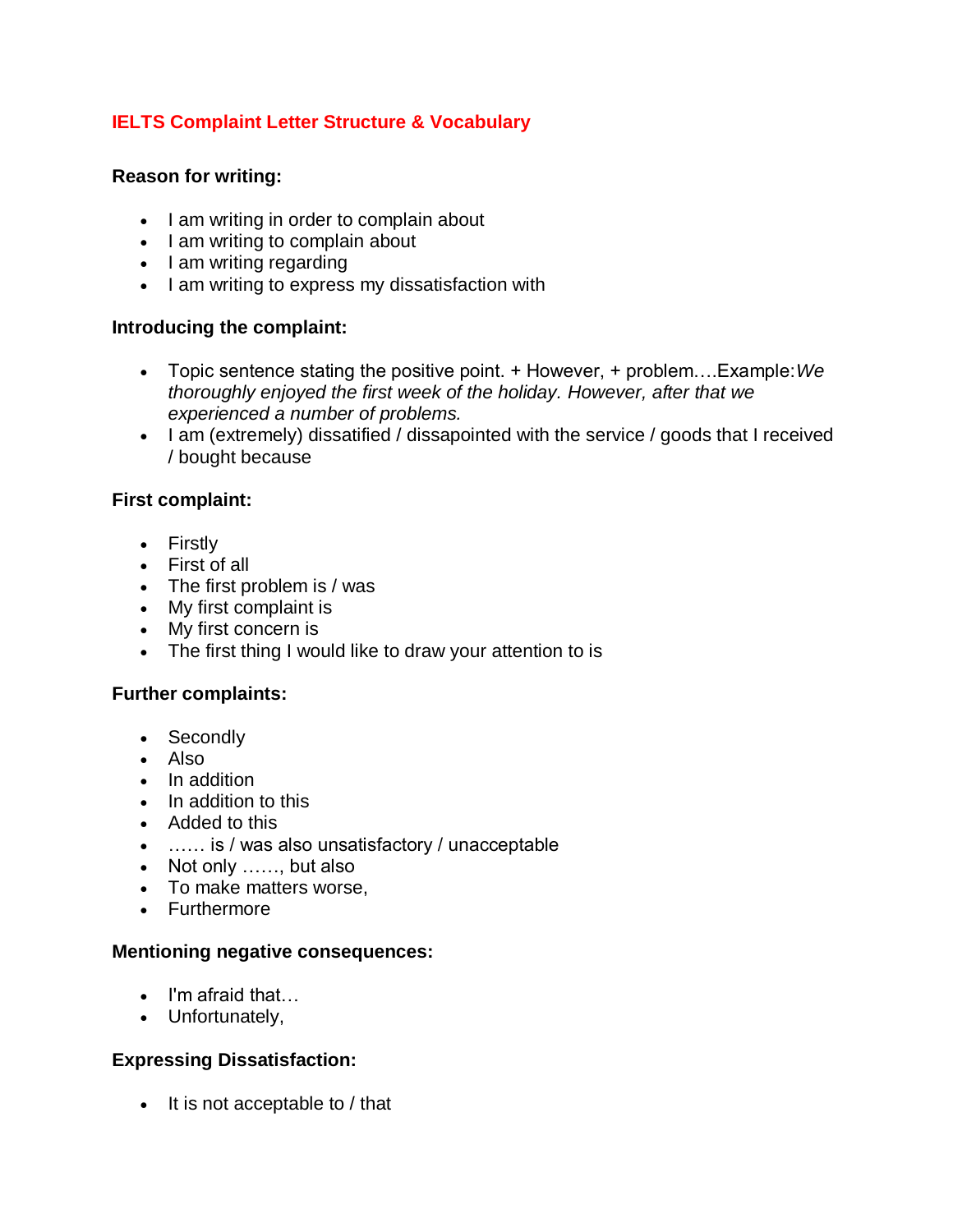- I am not at all pleased that
- I am disappointed because

#### **Demanding action:**

- I suggest that you replace the item
- I therefore suggest that I be given a full refund
- I would be grateful if my money was refunded
- I would be grateful if you could give me a full refund
- I would like to request that
- To resolve the problem, I would appreciate it if you could

#### **Ending the letter:**

- I look forward to hearing from you
- I look forward to receiving a full refund
- I look forward to receiving a replacement
- I look forward to receiving your explanation
- I look forward to your reply and a resolution to my problem

## **Useful phrases**

- misleading information
- I would like to complain about the poor quality of service I recently received from your company.
- I wish to make a complaint regarding your inefficient staff. (level of service)
- I am writing to complain about the poor train service your company provided from the 5th to the 12th of November. / ... and I missed my plane as a result.
- I am writing to you about the party ... . I have a number of complaints. I hope you will agree that it was a very disappointing evening.
- The problems do not stop here. / ... / Furthermore, ...
- To begin with ... / In addition to this, ... / Added to this, there was no ...
- ... was not worth the money I paid for it.
- Having paid a lot of money for the ... , I found this extremely frustrating
- In your ... you promised a pleasant ... . This was definitely not my experience.
- However, I would like to point out that ...
- I feel I am entitled to a partial refund in addition to an apology for the inconvenience caused.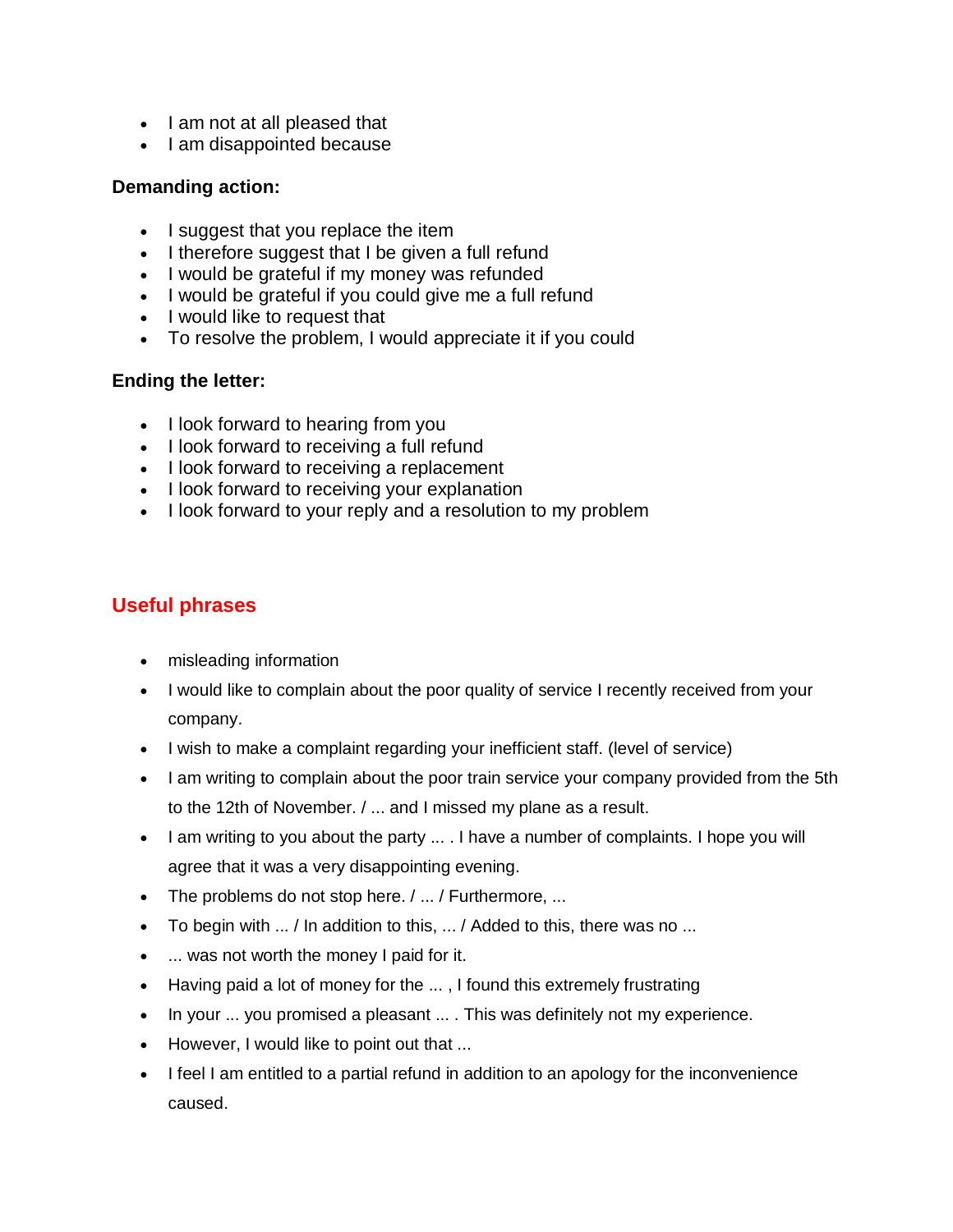- Furthermore, you will find a bill on the value of ... . I expect it to be compensated as well.
- I would appreciate it if you could look into the matter as soon as possible.

#### **SAMPLE 1**

**Your Address Your City, State, ZIP Code** (*Your email address, if sending via email*)

#### **Date**

**Name of Contact Person** (*if available*) **Title** (*if available*) **Company Name Consumer Complaint Division** (*if you have no specific contact*) **Street Address City, State, ZIP Code**

Dear **Contact Person or Organization Name)**:

Re: **(***account number, if applicable***)**

On **(date)**, I **(bought, leased, rented, or had repaired)** a **(name of the product, with serial or model number, or service performed)** at **(location and other important details of the transaction)**.

Unfortunately, your **(product or service)** has not performed well **(or the service was inadequate)** because **(state the problem)**. I am disappointed because **(explain the problem: for example, the product does not work properly; the service was not performed correctly; I was billed the wrong amount; something was not disclosed clearly or was misrepresented; etc.)**.

To resolve the problem, I would appreciate your **(state the specific action you want: money refunded, charge card credit, repair, exchange, etc.)**. Enclosed are copies (do not send originals) of my records **(include receipts, guarantees, warranties,**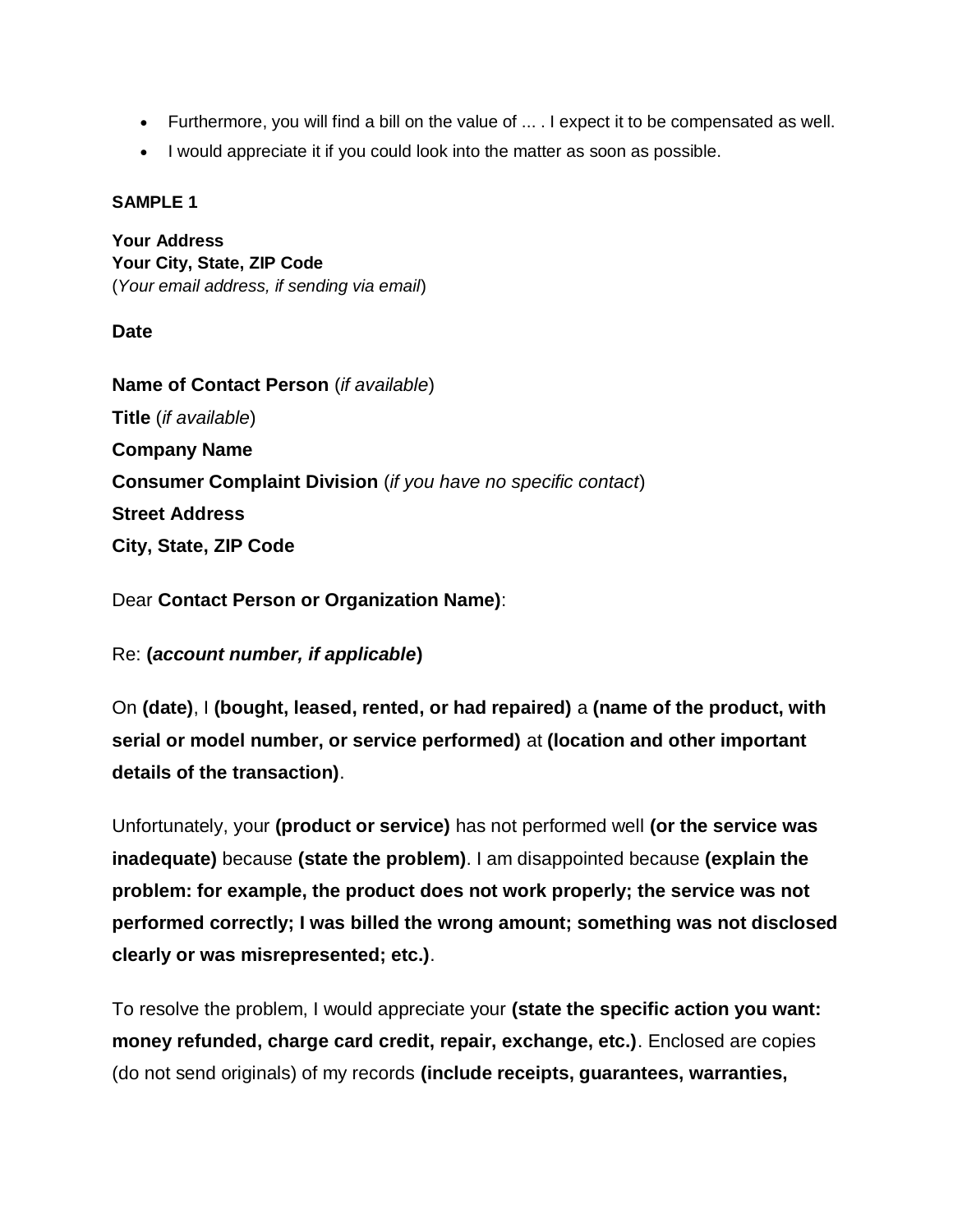**canceled checks, contracts, model and serial numbers, and any other documents)**.

I look forward to your reply and a resolution to my problem and will wait until **(set a time limit)** before seeking help from a consumer protection agency or the Better Business Bureau. Please contact me at the above address or by phone at **(home and/or office numbers with area code)**.

Sincerely,

**Your name**

Enclosure(s)

**QUESTION: Write a letter to M/s. Oxford Publishing House, London complaining that the books sent by them were not those you had ordered for. Ask for a replacement. You are Varun Joshi, Sector-20, Chandigarh.**

Senders address

Date

receivers address

Sir/Madam

Subject- Complaint regarding receipt of wrong set of books.

On February 1, 2021 I bought a book set (Order No. 000154) to be delivered to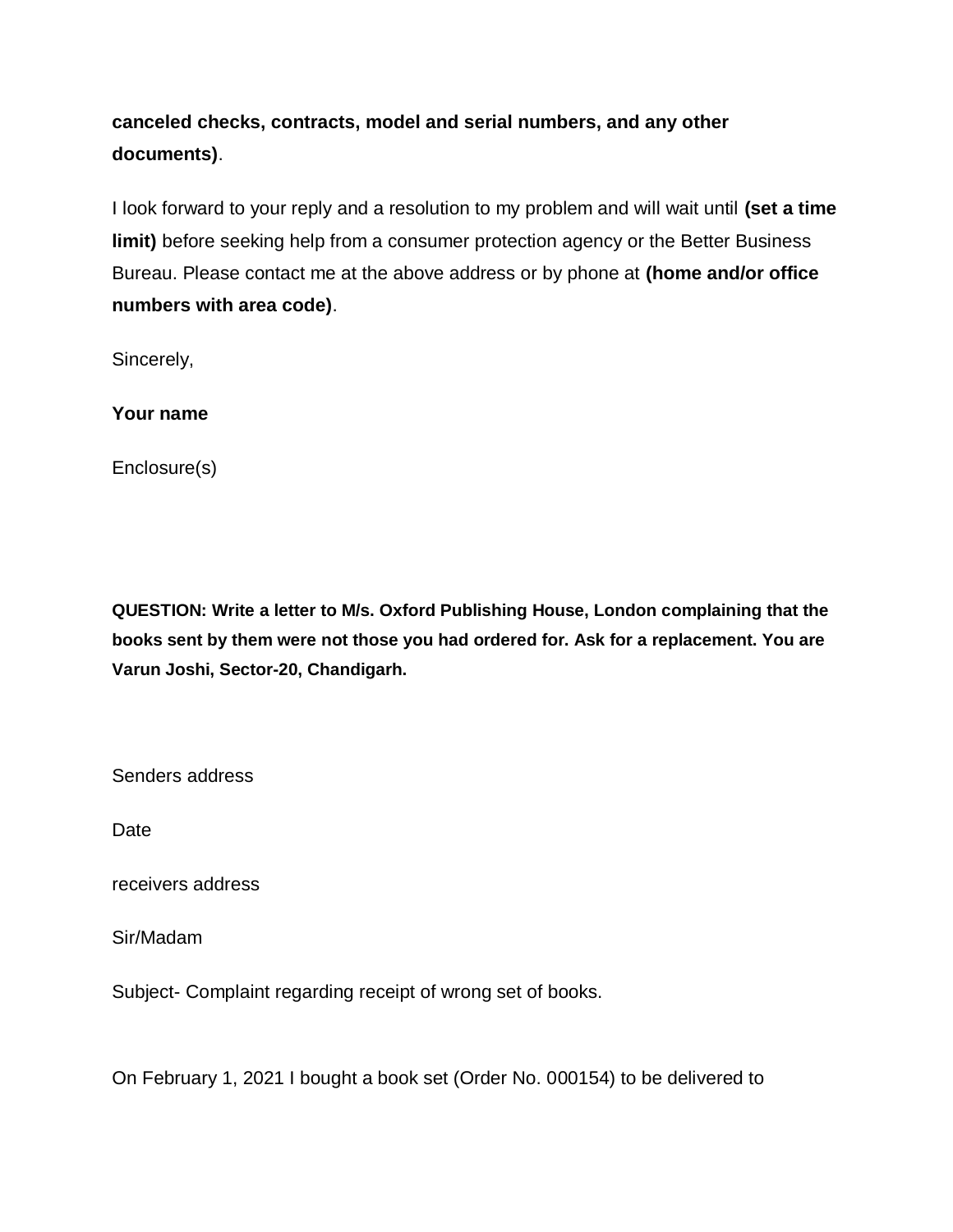Chandigarh, Sector-20.To my dismay, I have not received the set I ordered for and have instead, received the wrong book set. I am highly disappointed.

To resolve the problem, I would appreciate it if you could replace the wrong book set with the one originally ordered. Please let me know as soon as possible what action you propose to take.I look forward to hearing from you within the next ten days. Enclosed are copies of the transaction document and the receipt.

I look forward to your reply and a resolution to my problem and will wait until the aforementioned time before seeking help from a consumer protection agency or the Better Business Bureau. Please contact me at the above address or by phone at 098100XXXXX.

Sincerely,

Varun Joshi

Enclosure(s)- Copy of receipt and transaction docs.

#### **You have had a problem with your next-door neighbour. You have not been able to speak to your neighbour about this.**

Write a letter to this neighbour. In your letter

- Explain the problem
- Suggest a solution
- Say what action you will take if the situation does not improve

Senders address

Date

receivers address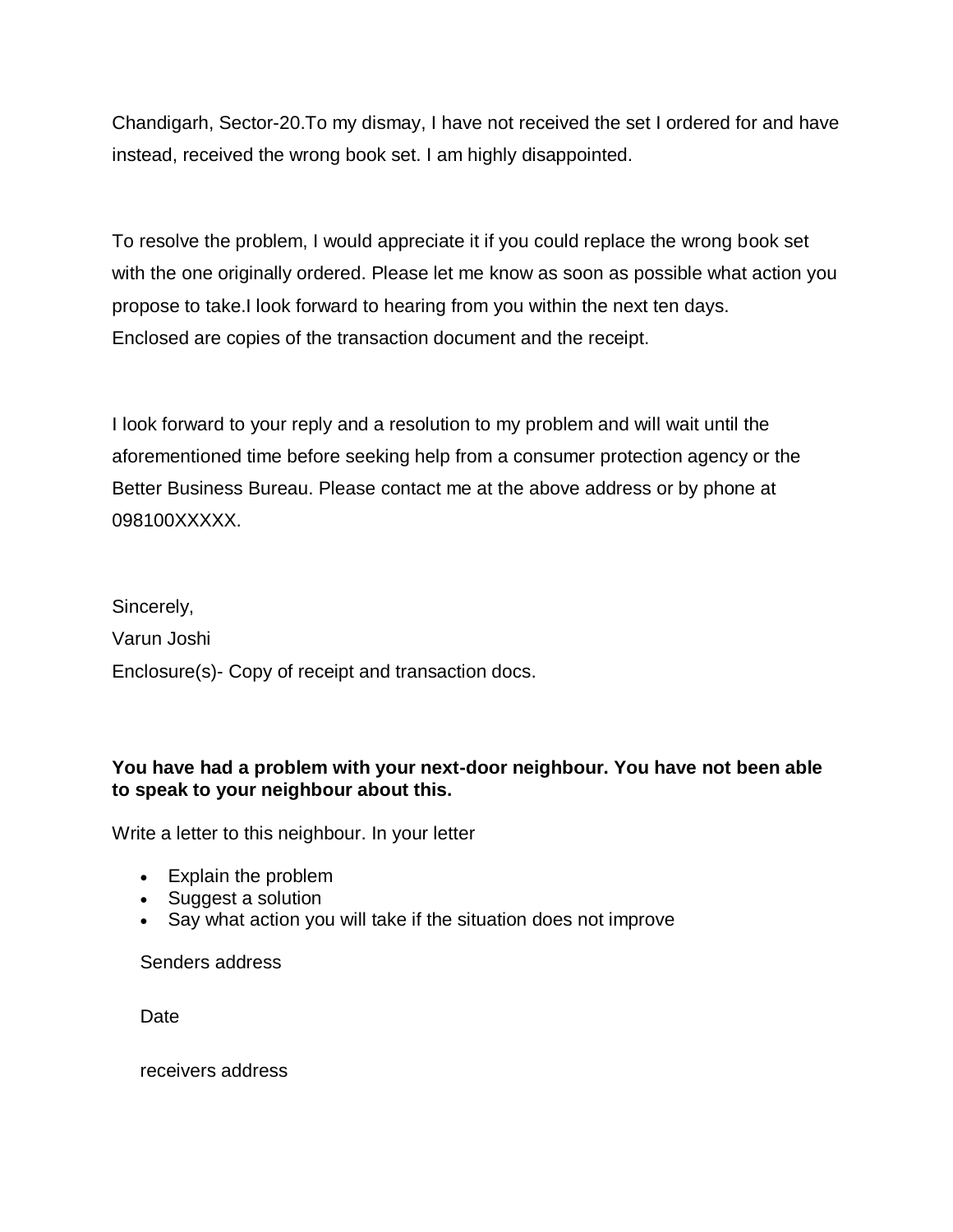Dear Mr. Stafford,

I am writing to you to complain about a problem that may have been caused by your kids.

First of all, as I have been made redundant since last month, I need to spend a lot of time at home. However, your kids make it impossible to have any peace, especially soon after they have arrived home from school. They play with a ball indoors, run around and listen to music too loudly. I have really tried not to pay too much attention to this and I had hoped that things would settle without needing to forbid them from enjoying themselves. However, the situation is getting worse.

As I do not use a phone and I have not seen you around in a while, I have decided to contact you by post. I would like to ask whether it would be okay for you to restrain your kids and explain that there are other people living in the house as well. Otherwise, I will be compelled to report this matter to the police.

I seriously hope that my letter will not create any ill-feeling between us and we can remain good neighbours.

Yours sincerely,

Jack Smith

**You have bought a new camera but when you got it home you found it had some problems. You returned the camera and spoke to the company representative a week ago but the camera has still not been repaired.**

**Write a letter to the company.**

**In your letter:**

**Introduce yourself**

**Explain the situation**

**Say what action you would like the company to take**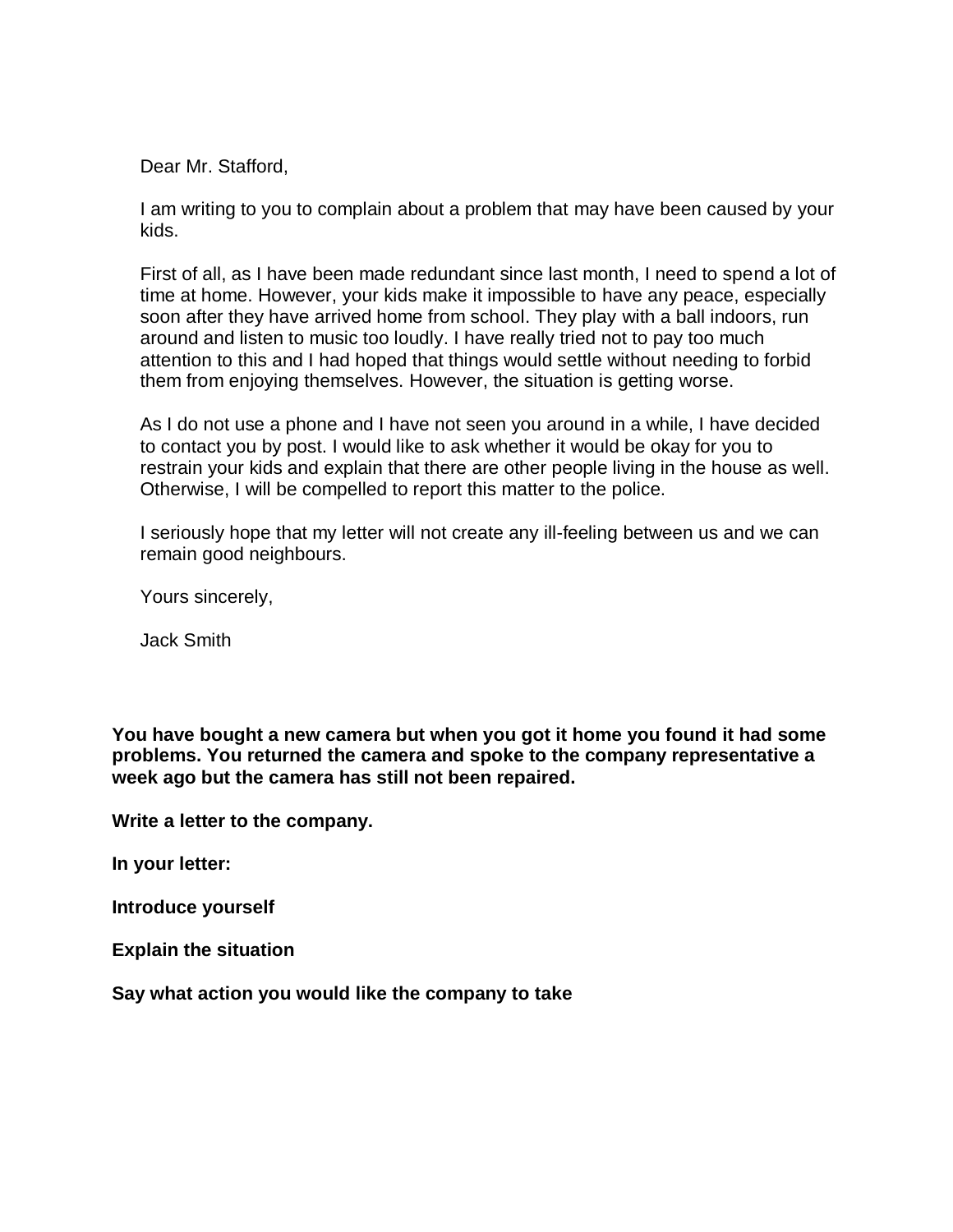Senders address

Date

receivers address

Dear Sir / Madam,

My name is Mark Roberts and **I am writing to you regarding** a Nokia camera that I bought at your department store on Sunhill Road, Dewsbury, on the 5th September.

**The camera seemed to work fine in the shop. However**, upon returning home, it became clear that the shutter mechanism was not functioning properly. **In addition to this**, there was a small scratch on the lens.

I therefore returned to the shop the following day, on the 6th September, and spoke to a company representative about the issue. I left the camera with the assistant and they assured me that they would look into the problem with a view to repairing the camera and get back to me a few days later.

However, it has now been one week and when I contacted the shop again they said that the camera has still not been fixed and they do not know how long it will be.

As I am sure you will understand, **it is not acceptable** to be waiting for such a long time for it to be repaired. **I would therefore like to request** that I be given a full refund should I not receive the repaired camera by the end of this week.

**I look forward to hearing from you.**

Yours faithfully Mark Roberts

**You exercise regularly and have been a member of many different gyms. Recently, you moved into a new neighbourhood and joined a new gym. You have noticed that people at this gym do not bother to wipe down the machines after use and often leave dirty towels on the benches in the change rooms.**

**Write to the gym manager. In your letter:**

**explain who you are**

**describe the problem exactly**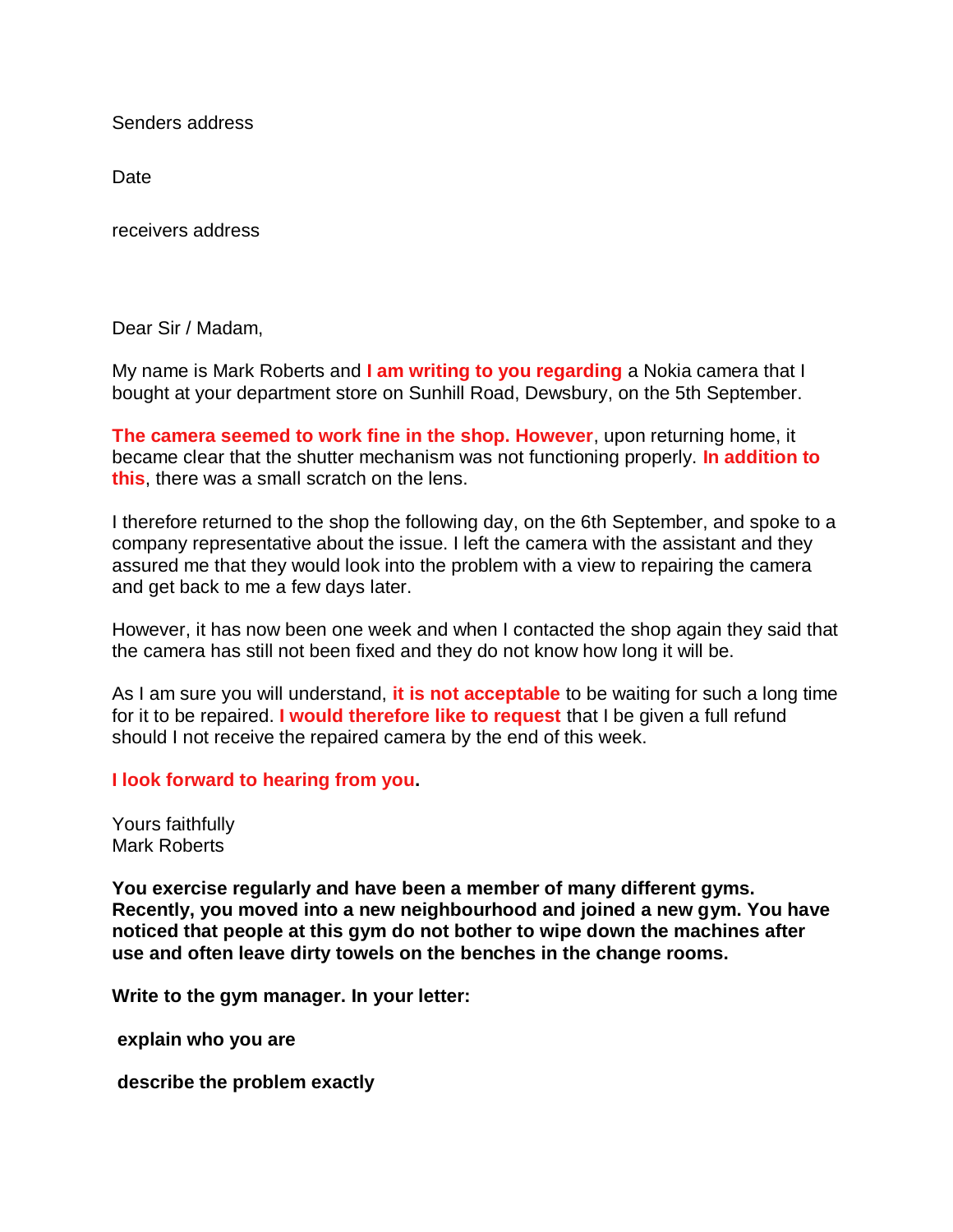#### **make suggestions to improve the gym**

Dear Mr Fuller,

I am Neil Ryan, a lawyer by profession, have recently moved into this neighbourhood and joined your gym. So far, I have liked pretty much everything about your gym, including its large space and the state of the art exercising equipment. Besides, I also like the fact that the gym has some great safety measures in place to ensure enough safety and security for its users.

However, when it comes to maintaining hygiene, the gym certainly could use some improvements. In fact, I have seen that most people, visiting your gym, do not bother to wipe down the machines after using them. Besides, some of them leave dirty towels often on the benches and the floor in the change rooms, which does not quite go well with the core message of promoting health and fitness by a place called "gym".

So, in view of this hygiene problem, I would like to suggest you provide a hygiene guideline for all the users of your gym while instructing your gym staff to be more proactive in keeping the gym and its equipment tidy and spotlessly clean. Thanks for your consideration.

Yours sincerely,

Neil Ryan

**People in your area are having problems with their internet connection. Write a letter to the company which provides the connection.**

**In your letter,**

**describe the problems**

**explain how it is affecting people**

**say what the company should do to help**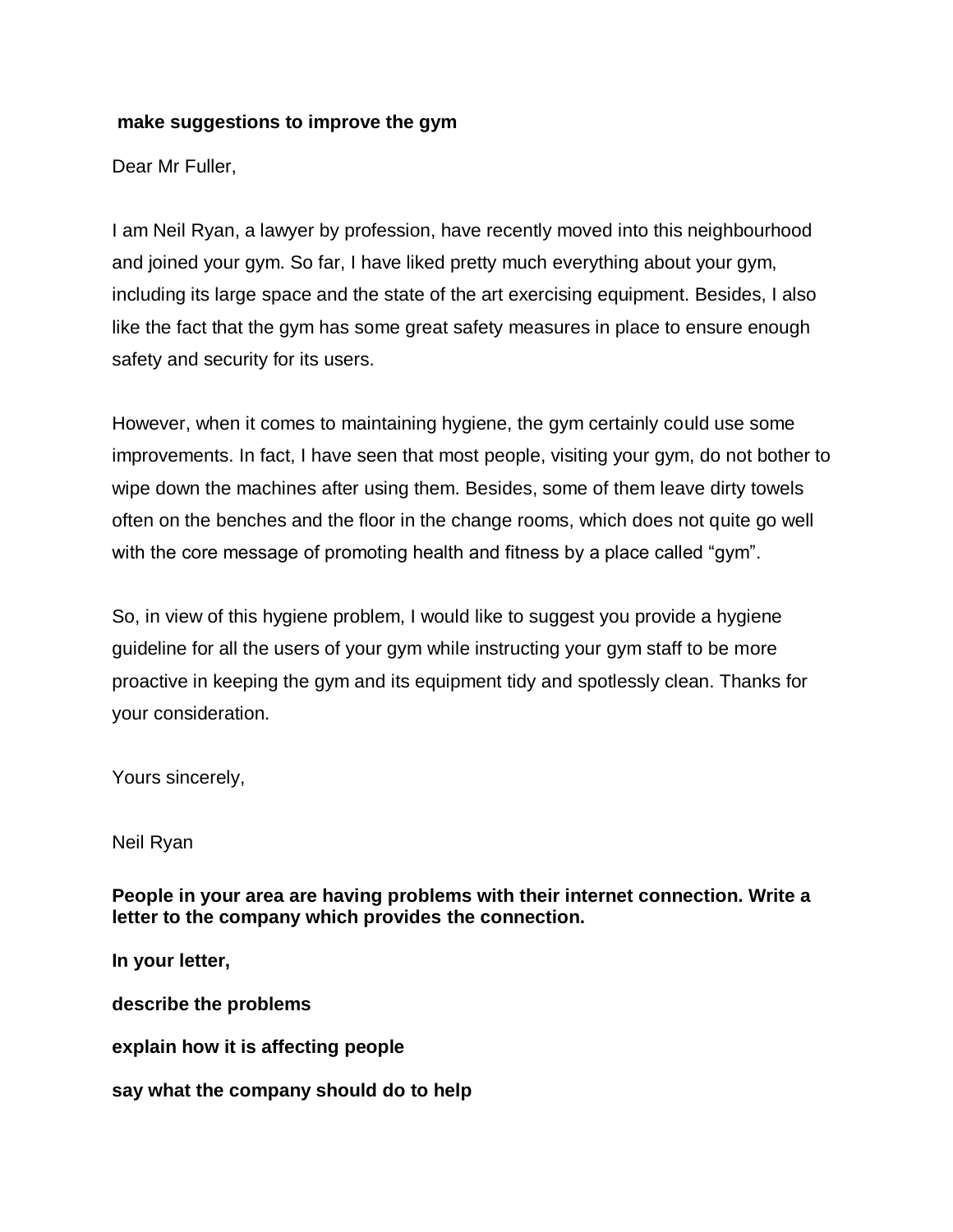Dear Sir or Madam,

I am writing to express my discontent with the internet connection that your company provides in our area. The disruptive internet connection is causing a great problem for us and I am hoping you would resolve it as soon as possible.

Your company is supposed to provide technology that guarantees an uninterrupted internet connection. However, this does not seem to be the case. For the last couple of weeks, we are experiencing extremely slow connectivity and sometimes the internet is totally unreachable. During peak hours, the internet speed is as slow as a few KB per second only.

Many people in our area, including my husband, work from home and a disruptive internet connection means they are unable to work. Due to poor connectivity, they can't send finished assignments to their clients on time. Frequent disconnections also affect people who do video conferencing online. Besides, we are often unable to do online shopping, send important emails and pay utility bills online.

I expected that your staff would deal with the situation with utmost importance without any delay, but no meaningful action was taken so far. So, please send your staff to come over and check if you need to install new cables since they might be fairly old. Take any other measure necessary to resolve the slow connectivity.

Expecting a prompt resolution from you.

Yours faithfully,

Rebecca Porter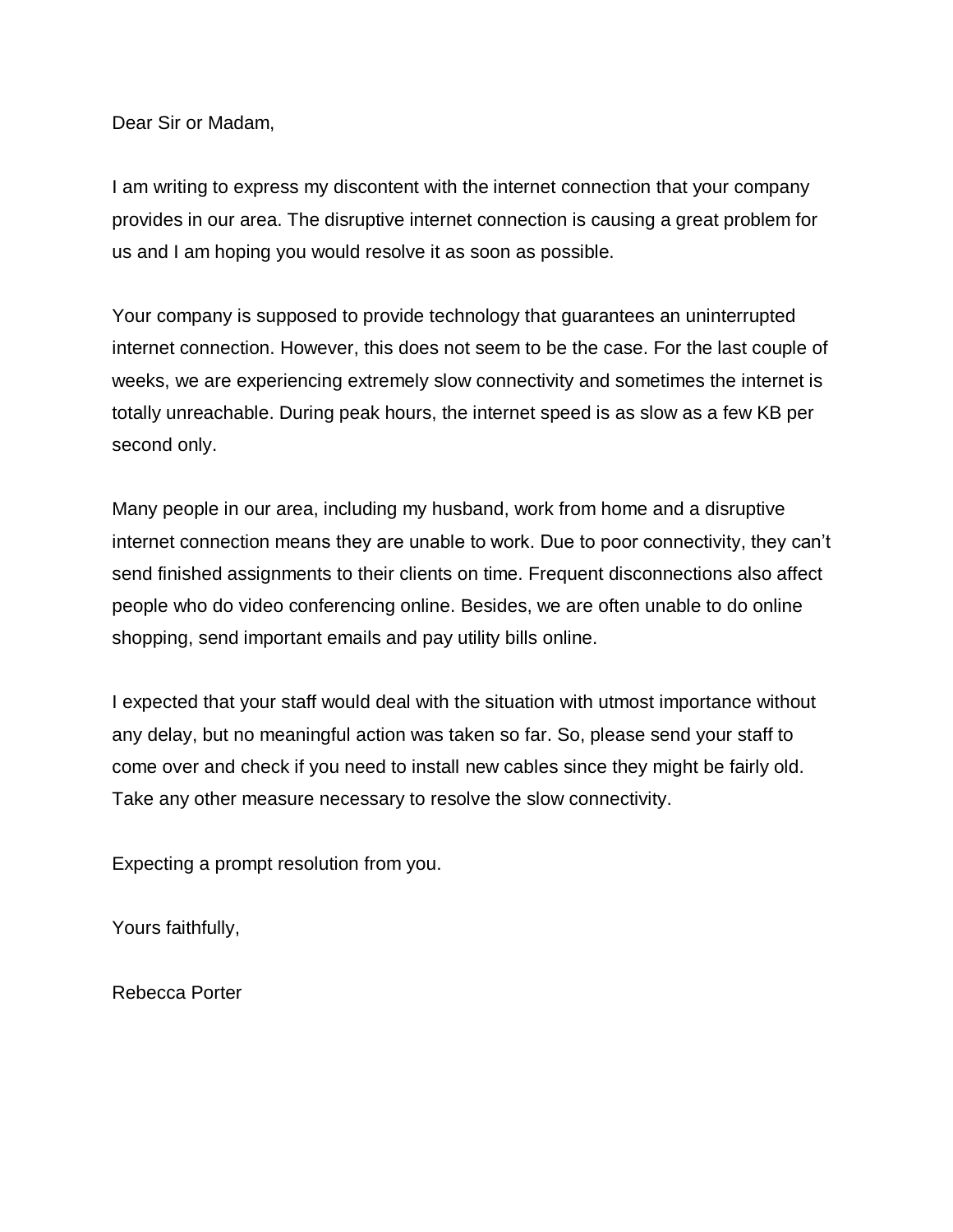**Write a letter to your college administration department complaining about the college facility.**

**In your letter, include:**

**what the problem is**

**how this problem has affected you**

#### **what the college should do to fix this problem**

Dear Sir or Madam,

I am a third-year accounting major student in your college and I am writing to you regarding a problem that I have encountered several times over the past few weeks in our football ground. I am hoping that you would take steps to solve the matter immediately.

In relation to the issue, our football team is preparing for the upcoming competition against FC College, and the training is very hard - both mentally and physically. Hence we sometimes get very lethargic towards the end of our training sessions. But I am extremely alarmed at the fact that the faucet at the ground appears to be out of order, therefore, my teammates and I can't quench our thirsts during and after the practice. Because of this, I suffered from dehydration a few days ago and had to be rushed to the hospital.

### **Write a letter to your college administration department complaining about the college facility.**

In your letter, include:

#### **what the problem is**

**how this problem has affected you**

### **what the college should do to fix this problem**

You should write at least **150** words.

You do **NOT** need to write any addresses.